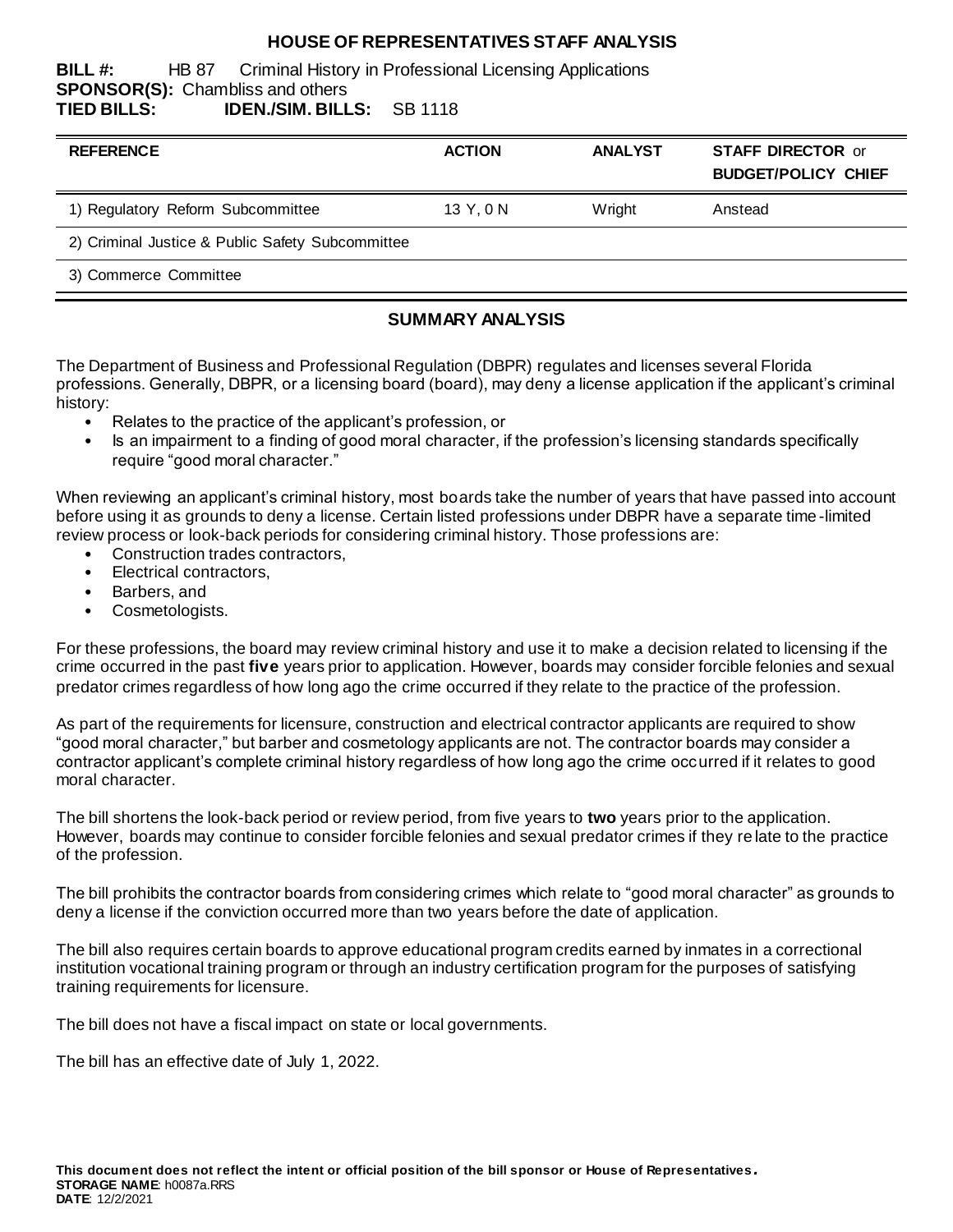#### **FULL ANALYSIS**

#### **I. SUBSTANTIVE ANALYSIS**

#### A. EFFECT OF PROPOSED CHANGES:

#### **Background**

#### *Department of Business and Professional Regulation Umbrella Chapter*

The Department of Business and Professional Regulation (DBPR) has 12 divisions that regulate several Florida professions and businesses.<sup>1</sup> Chapter 455, F.S., applies to the regulation of professions constituting "any activity, occupation, profession, or vocation regulated by DBPR in the Divisions of Certified Public Accounting, Professions, Real Estate, and Regulation."<sup>2</sup> Chapter 455, F.S., also provides general DBPR powers and sets forth the procedural and administrative framework for all professional DBPR boards. 3

#### *Licensing Determinations and Criminal History*

Generally, any state agency may deny an application for professional license, permit, or certification for a prior felony or first-degree misdemeanor conviction that is:

- Directly related to the profession's standards; and
- Reasonably related to the protection of the public health, safety, and welfare for the specific profession for which the license, permit, or certificate is sought.<sup>4</sup>

However, an agency may not deny an application for a license, permit, certificate, or employment based solely on the applicant's lack of civil rights.<sup>5</sup>

DBPR or a licensing board may deny a license application for a person who was convicted or found guilty of, or entering a plea of guilty or nolo contendere to, regardless of adjudication, a crime in any jurisdiction which relates to the practice of, or the ability to practice, the applicant's profession, $6$  or for other reasons listed in the applicable practice act. Some professions require applicants to be of good moral character, and boards may deny a license on such basis.

Applicants for a DBPR license may apply for licensure while they are still incarcerated or under some form of supervised release, and may not be charged an additional fee.<sup>7</sup> DBPR also currently allows some correctional training programs to be accepted for licensure purposes. <sup>8</sup>

#### *Barbers*

 $\overline{a}$ 

The Barbers' Board under DBPR governs the regulation and licensing of barbers and barbershops in the state. A barber license is required to perform barbering services.<sup>9</sup> Barbering services include hair services and limited skin care services when done for compensation, but not for medical purposes<sup>10</sup>

To be eligible for a barber license, an applicant must: $11$ 

 S. 112.011(1)(b), F.S. S. 112.011(1)(c), F.S. S. 455.227(1)(c), F.S. S. 455.213(3)(c)1., F.S. DBPR, Agency Analysis of 2022 House Bill 87, p. 6 (Oct. 14, 2021). S. 476.144(1), F.S.

<sup>10</sup> S. 476.034(2), F.S.

<sup>11</sup> S. 476.114, F.S.

**STORAGE NAME**: h0087a.RRS **PAGE: 2**

**DATE**: 12/2/2021

<sup>1</sup> Section 20.165, F.S, creates the divisions of Administration; Alcoholic Beverages and Tobacco; Certified Public Accounting; Drugs, Devices, and Cosmetics; Florida Condominiums, Timeshares, and Mobile Homes; Hotels and Restaurants; Pari-mutuel Wagering; Professions; Real Estate; Regulation; Service Operations; and Technology. <sup>2</sup>S. 455.01(6), F.S.

<sup>&</sup>lt;sup>3</sup> The DBPR must also provide legal counsel for boards within the DBPR by contracting with the Department of Legal Affairs, by retaining private counsel, or by providing DBPR staff counsel. Ss. 455.203 and 455.221(1), F.S.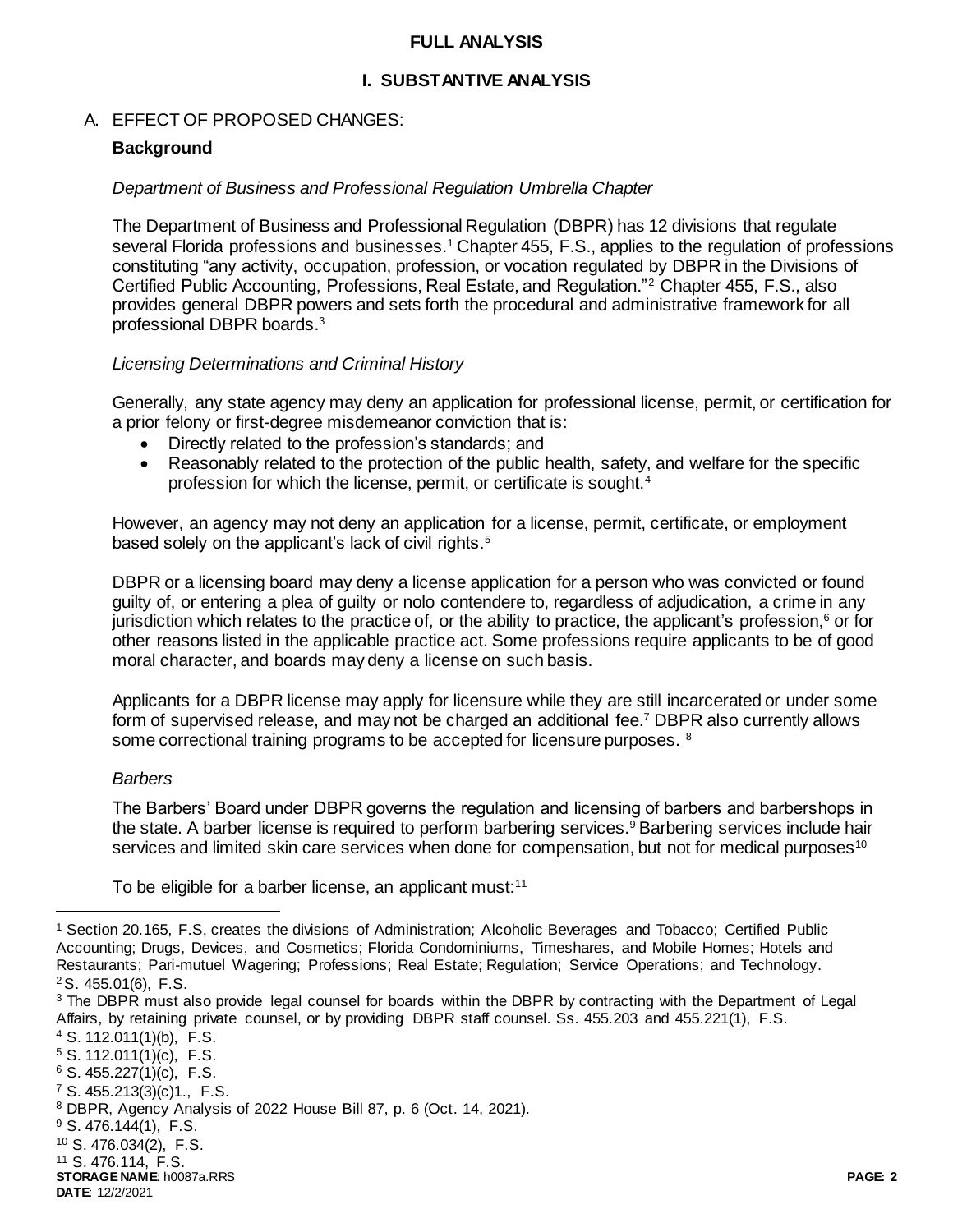- Be at least 16 years old,
- Complete the required training,
- Pass the written examination, and
- Pay an application fee.

## *Criminal History of Barbers*

The Barbers' Board may deny a barber license application for any person having been convicted or found guilty of, or entering a plea of guilty or nolo contendere to, regardless of adjudication, a crime in any jurisdiction which directly relates to the practice of, or the ability to practice barbering. <sup>12</sup> Barbers do not have a good moral character requirement.

### *Cosmetologists*

The Board of Cosmetology under DBPR governs the licensing and regulation of cosmetologists, nail specialists, facial specialists, full specialists, and related salons in the state. A cosmetology license or a specialty registration is required to perform cosmetology services. Cosmetology services include hair services, nail services, and skin care services when done for compensation, but not for medical purposes.<sup>13</sup>

To be eligible for a cosmetology or specialty license, an applicant must:<sup>14</sup>

- Be at least age 16 or have a high school diploma,
- Complete the required training,
- Pass the licensure examination (if applicable), and
- Pay an application fee.

## *Criminal History of Cosmetologists*

The Board of Cosmetology may deny a cosmetology license application for any person having been convicted or found guilty of, or entering a plea of guilty or nolo contendere to, regardless of adjudication, a crime in any jurisdiction which directly relates to the practice of, or the ability to practice, cosmetology. <sup>15</sup> Cosmetologists do not have a good moral character requirement.

#### *DBPR Contracting Professionals*

The Construction Industry Licensing Board (CILB) under DBPR is responsible for licensing and regulating professionals in the construction industry described in part I of ch. 489, F.S.. 16

A construction contractor is a person who, for compensation, takes on a job or submits a bid to construct, repair, alter, remodel, add to, demolish, subtract from, or improve any building or structure for others, or for resale to others,<sup>17</sup> including the attempted sale of contracting services and the negotiation or bid for a contract on these services.<sup>18</sup> This can also include receiving funds for the job from customers.<sup>19</sup>

The CILB is divided into two divisions with separate jurisdictions:

- Division I is comprised of the following types of contractors:
	- o General,
	- o Building, and
	- o Residential.

<sup>12</sup> S. 455.227(1)(c), F.S.

<sup>13</sup> S. 477.013(4), F.S.

l

- <sup>14</sup> S. 477.019(2), F.S.
- <sup>15</sup> S. 455.227(1)(c), F.S.

<sup>16</sup> S. 489.107, F.S.

<sup>17</sup> S. 489.105(3), F.S.

<sup>18</sup> S. 489.105(6), F.S.

**STORAGE NAME**: h0087a.RRS **PAGE: 3** <sup>19</sup> *See* ss. 489.103(6), 489.126, F.S.

**DATE**: 12/2/2021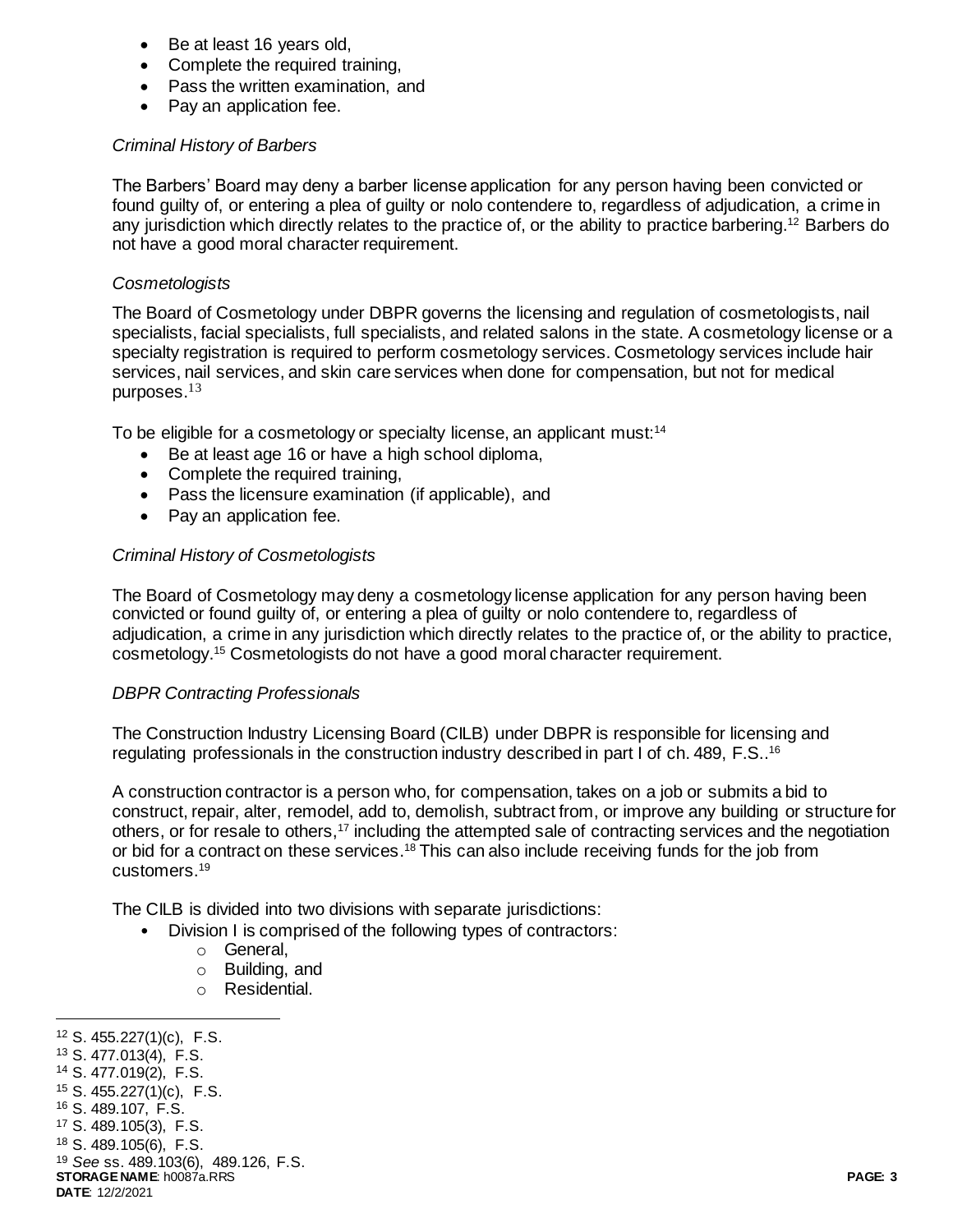- Division II is comprised of the following types of contractors:
	- o Sheet metal,
	- o Roofing,
	- o Classes A, B, and C air conditioning,
	- o Mechanical,
	- o Commercial pool and spa,
	- o Residential pool and spa,
	- $\circ$  Swimming pool and spa servicing,
	- o Plumbing,
	- o Underground utility and excavation,
	- o Solar, and
	- o Pollutant storage systems.

A specialty contractor is one whose scope of work and responsibility is limited to a particular phase of construction as detailed in an administrative rule adopted by the CILB.<sup>20</sup>

The Electrical Contractors' Licensing Board (ECLB) within DBPR is responsible for licensing and regulating electrical contractors and alarm system contractors described in part II of ch. 489, F.S. $^{21}$ 

An electrical contractor engages in business as a contractor or performs electrical or alarm work for compensation, including the attempted sale of contracting services and the negotiation or bid for a contract on these services.<sup>22</sup> This can also include receiving funds for the job from customers.<sup>23</sup>

All construction contractor and electrical contractor applicants must meet the following criteria:<sup>24</sup>

- Be at least 18 years of age:
- Submit an application and fee;
- Successfully pass the certification examination; and
- Meet eligibility requirements according to a combination of education and experience as approved by the CILB or ECLB.

# *Criminal History of Contractors*

The CILB and ECLB may deny a license application for any person having been convicted or found guilty of, or entering a plea of guilty or nolo contendere to, regardless of adjudication, a crime in any jurisdiction which directly relates to the practice of, or the ability to practice, contracting.<sup>25</sup>

Construction and electrical contractors must be of **good moral character**. <sup>26</sup> In considering an applicant's good moral character, CILB and ECLB may consider any matter, including criminal background, that has a substantial connection to the good moral character of the applicant and the professional responsibilities of such a contractor by clear and convincing evidence.<sup>27</sup>

The CILB must consider the length of time since the commission of a crime and the applicant's rehabilitation in denying or approving licensure.<sup>28</sup> The CILB may not deny licensure based solely upon a felony conviction or the applicant's failure to provide proof of restoration of civil rights.<sup>29</sup>

 $\overline{a}$ 

<sup>&</sup>lt;sup>20</sup> For example, specialty swimming pool contractors have limited scopes of work for the construction of pools, spas, hot tub, and decorative or interactive water displays. R. 61G4-15.032 (2016), F.A.C.

<sup>21</sup> S. 489.507, F.S.

<sup>22</sup> S. 489.505(9), F.S.

<sup>23</sup> *See* s. 489.505(9), F.S.

<sup>24</sup> Ss. 489.111(2)(c)1.-3., 489.113, and 489.516, F.S.

 $25$  S. 455.227(2), F.S. See also ss. 489.129(1)(b) and 489.553(1)(d), F.S., providing the disciplinary grounds for construction contractors and electrical contractors, respectively.

<sup>&</sup>lt;sup>26</sup> There is not a specific definition of "good moral character applicable to CILB contractors, but the definition applicable to ECLB contractors means having "a personal history of honesty, fairness, and respect for the rights of others and for laws of this state and nation." S. 489.511(3)(a), F.S.

<sup>27</sup> Ss. 489.111(2)(b), (3)(a) and 489.513(1)(b), (c), F.S.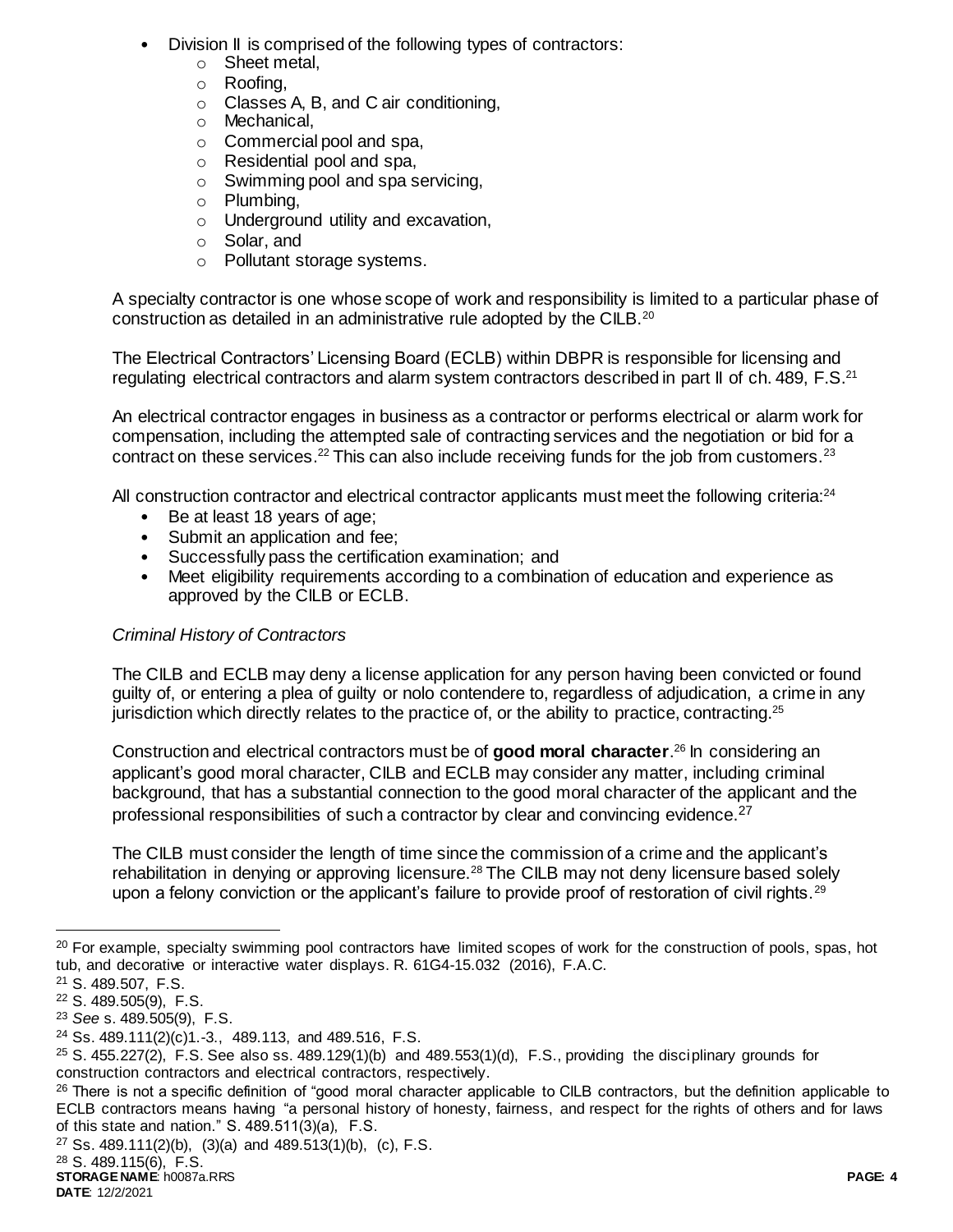For licensing electrical contractors, the ECLB is not specifically required to consider the passage of time between the disqualifying criminal offense and the time of application before denying or granting a license or registration.

## **Criminal History Review Process – Current Situation**

In 2019, the Legislature created a time-limited review process for considering the criminal history of applicants for certain listed professions.<sup>30</sup>

The time-limited review process applies to the following listed professions:<sup>31</sup>

- Barbers;
- Cosmetologists and cosmetology specialists;
- Air-conditioning contractors;
- Electrical contractors:
- Mechanical contractors:
- Plumbing contractors:
- Pollutant storage systems contractors;
- Roofing contractors:
- Sheet metal contractors;
- Solar contractors;
- Swimming pool and spa contractors;
- Underground utility and excavation contractors;
- Specialty contractors; and
- Any other profession for which the department issues a license, provided the profession is offered to inmates in any correctional facility as vocational training or through an industry certification program.

The process limits the period for which a board may consider criminal history as an impairment to licensure to **five years prior** to application for listed professions. However, boards may consider forcible felonies and sexual predator crimes if they relate to the practice of the profession, regardless of when it occurred.<sup>32</sup>

Additionally, the CILB and ECLB may still consider a contractor applicant's complete criminal history if it relates to good moral character, and regardless of when it occurred.

A person may apply for a license in a listed profession before being released from confinement or supervision, and may not be charged an additional fee. The applicable board may not deny an application for a license solely on the basis of the applicant's current confinement or supervision. $33$ 

The applicable board of a listed profession must permit an applicant under confinement or supervision to appear by teleconference or video conference, as appropriate, at any meeting of the applicable board or other hearing by the agency concerning their application, and the Department of Corrections (DOC) and the board must cooperate and coordinate to facilitate such appearance.<sup>34</sup> If a person who is under confinement or supervision is approved for a license for a listed profession, the applicable board must stay the issuance of the license until the applicant is lawfully released, and the applicant notifies the board of such release. The board must verify the applicant's release with the DOC before it issues such a license.<sup>35</sup>

**STORAGE NAME**: h0087a.RRS **PAGE: 5 DATE**: 12/2/2021 <sup>29</sup> *Id*. Ch. 2019-167, L.O.F. S. 455.213(3)(a), F.S. S. 455.213(3)(b)1., F.S. S. 455.213(3)(c)1., F.S. S. 455.213(3)(c)3.-4., F.S. S. 455.213(3)(c)2., F.S.

l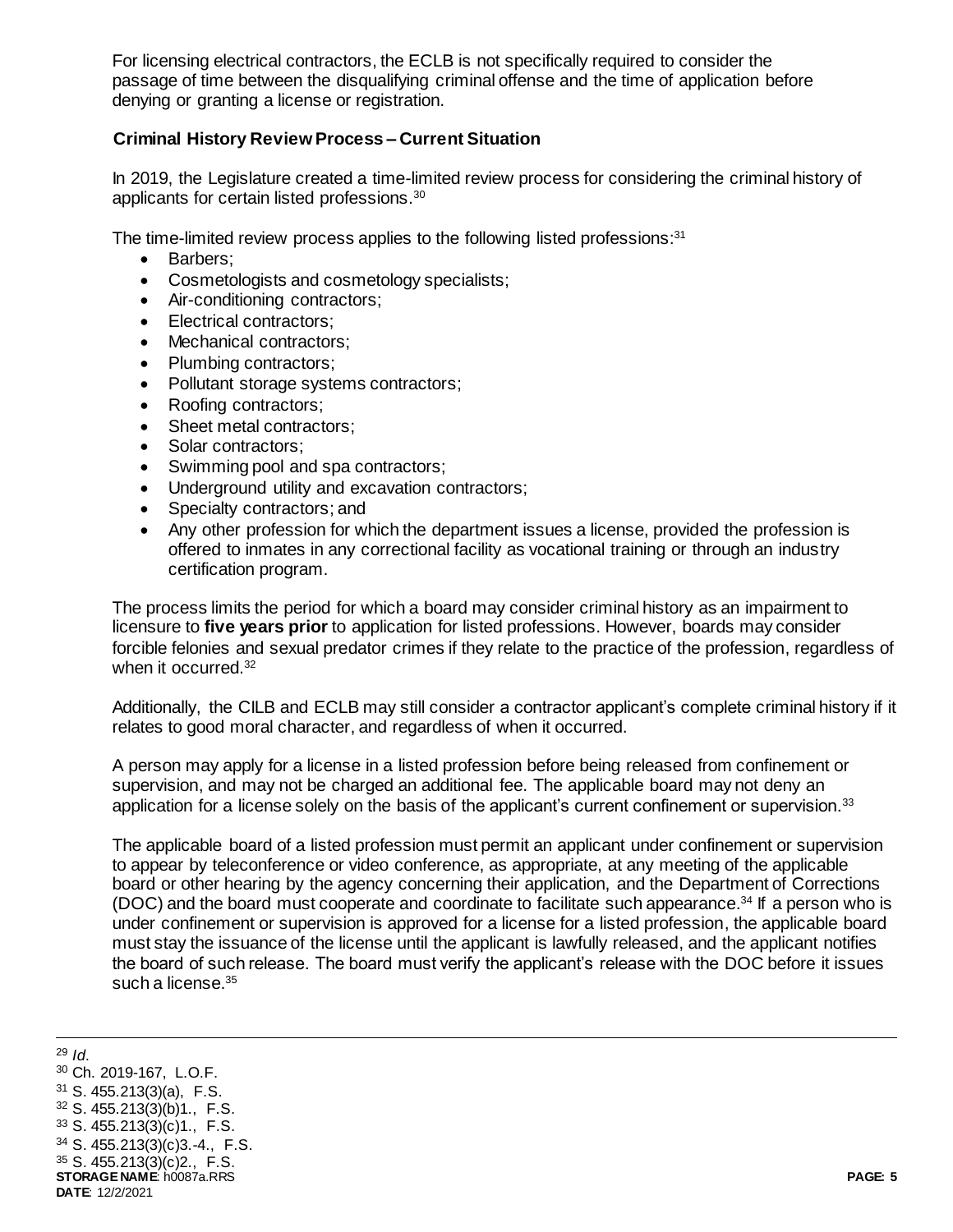The boards of the listed professions must list on DBPR's website the crimes that have not impaired a person's qualifications for licensure, and update the list annually. Such boards must also identify the crimes on DBPR's website that have impaired a person's qualifications for licensure, and update the list quarterly. 36

## *Criminal Offenses*

Sexual predator<sup>37</sup> registration criteria are described in s. 775.21(4)1, F.S. Criminal offenses that require registration include: 38

- A capital, life, or first degree felony for:
	- $\circ$  Kidnapping or false imprisonment, where the victim is a minor and there is a sexual component to the crime;
	- o Sexual battery;
	- o Lewd or lascivious battery or molestation;
	- o Selling or buying minors to engage in sexually explicit conduct;
- An offense that would require registration as a sexual offender, other than transmission of child pornography by electronic device or transmission of material harmful to minors, by a person with a prior conviction for a sexual offense; or
- $\bullet$  A conviction for a similar offense committed in another jurisdiction.<sup>39</sup>

Forcible felonies include:

- Murder;
- Manslaughter;
- Sexual battery;
- Carjacking;
- Home-invasion robbery;
- Robbery;
- Burglary;
- Kidnapping;
- Aggravated assault;
- Aggravated battery; and
- Aggravated stalking. $40$

## **Criminal History Review Process – Effect of the Bill**

The bill reduces the time frame, from **five years to two** years before the date of application, that a board of a listed profession may look back and use certain criminal history as grounds to deny a license application. The boards may consider any criminal history if, at any time during the 2 year period, the applicant was an inmate in any correctional institution or correctional facility. Boards may also continue to consider forcible felonies and sexual predator crimes regardless of when they occurred if they relate to the practice of the profession.

In addition, the bill prohibits the CILB and ECLB from considering criminal history as grounds to deny a license as a listed contractor based on "good moral character" if the conviction occurred more than two years before the date of application.

The bill requires a board of a listed profession to approve educational program credits received from vocational training programs or industry certification programs offered to inmates in any correctional institution or facility to satisfy training requirements for licensure.

j

<sup>38</sup> S. 775.21(4), F.S.

<sup>39</sup> Ss. 787.01, 787.02, 847.0145, and 800.04, F.S. <sup>40</sup> S. 776.08, F.S.

<sup>36</sup> S. 455.213(3)(e), F.S.

<sup>&</sup>lt;sup>37</sup> A sexual predator is someone who has been convicted of a first-degree felony sex crime or has been convicted of two second-degree felony sex crimes within a ten-year period.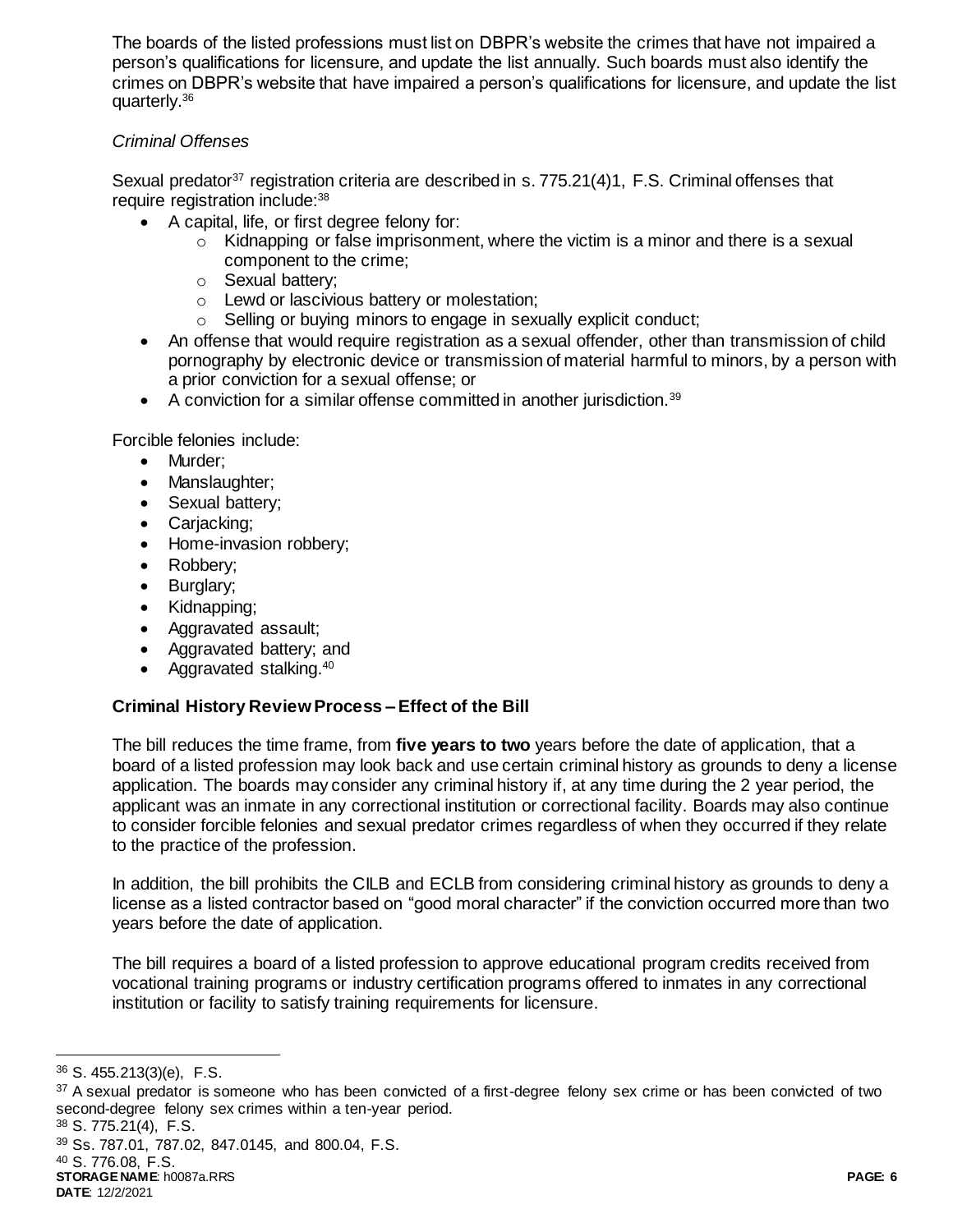The bill has an effective date of July 1, 2021.

- B. SECTION DIRECTORY:
	- Section 1: Amends s. 455.213, F.S.; relating to certain licensing procedures for applicants with certain criminal history.
	- Section 2: Provides an effective date.

# **II. FISCAL ANALYSIS & ECONOMIC IMPACT STATEMENT**

- A. FISCAL IMPACT ON STATE GOVERNMENT:
	- 1. Revenues:

None.

2. Expenditures:

None.

- B. FISCAL IMPACT ON LOCAL GOVERNMENTS:
	- 1. Revenues: None.
	- 2. Expenditures:

None.

C. DIRECT ECONOMIC IMPACT ON PRIVATE SECTOR:

The bill may allow more people to become licensed in their chosen profession.

D. FISCAL COMMENTS:

None.

# **III. COMMENTS**

- A. CONSTITUTIONAL ISSUES:
	- 1. Applicability of Municipality/County Mandates Provision:

Not applicable. This bill does not appear to affect county or municipal governments.

2. Other:

None.

B. RULE-MAKING AUTHORITY:

None.

C. DRAFTING ISSUES OR OTHER COMMENTS:

DBPR has identified concerns with the bill as it relates to construction and electrical contractors:

**STORAGE NAME**: h0087a.RRS **PAGE: 7 DATE**: 12/2/2021 "Construction and electrical contractors enter into contracts, accept deposits before work is performed, and may have access to their customer's financial information. The bill does not grant specific authority for application denial based upon theft, financial crimes, or other crimes that may relate to the practice